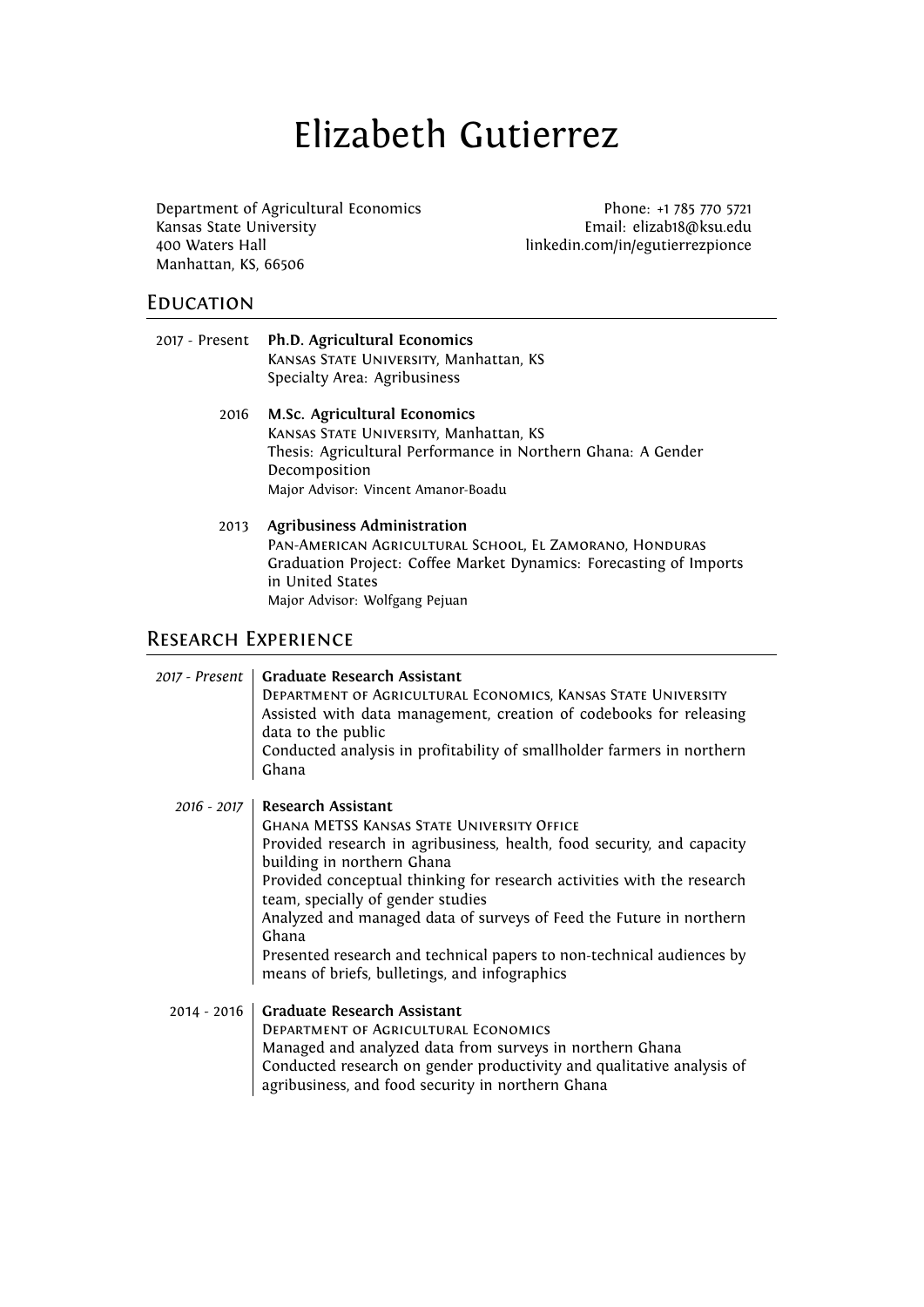### Teaching Experience

*2016* **Graduate Teaching Assistant** Department of Agricultural Economics, Kansas State University AGEC 570 - Food Manufacturing, Distribution, and Retailing Evaluated students' performance and provided effective feedback Uploaded and provided class material covering topics of emerging trends in nutrition, food consumption, and food safety Promoted discussion and active participation

## Industry Experience

#### *2014* **Marketing Assistant**

Agroklinge S.A. Dupont Distributor Conducted data analysis and benchmarked fungicides on the Southern-Coast of Ecuador Consolidated databases of competitors products' prices Provided training on agrochemical use to rice farmers and banana producers

### Extension Publications

Ekong, O., **Gutierrez, E.**, and N. Villoria. NAFTA: What's Next? Policy Brief at AgManager

## Working Papers

**Gutierrez, E.**, Ross, K., Zereyeus, Y.A., Shanoyan, A. and V. Amanor-Boadu. Improving the Financial Performance of Smallholder Female Farmers: Evidence from Northern Ghana

**Gutierrez, E.**, Atilola, B. and J. Bergtold. Optimal Food Mixed Models for WIC Pregnant Women

**Gutierrez, E.** and V. Amanor-Boadu. Determinants of Agri-food companies performance

## Conference Presentations

Improved Seed Use in Northern Ghana. Selected Paper prepared for presentation at the Southern Agricultural Economics Association (SAEA) Annual Meeting, Jacksonville, FL, February 2-6, 2018

Building a Resilience Index in Northern Ghana Context. Selected Paper prepared for presentation at the Southern Agricultural Economics Association (SAEA) Annual Meeting, Mobile, AL, February 4-7, 2017

Linking: Women's Health Status and Children Health Nutrition. Selected Paper prepared for presentation at the Missouri Valley Economic Association 2016 Annual Conference, St. Louis, MO, October 27-29, 2016

Decomposing Gender Inequality in Agricultural Productivity in Bangladesh. Selected Paper prepared for presentation at the Missouri Valley Economic Association 2016 Annual Conference, St. Louis, MO, October 27-29, 2016